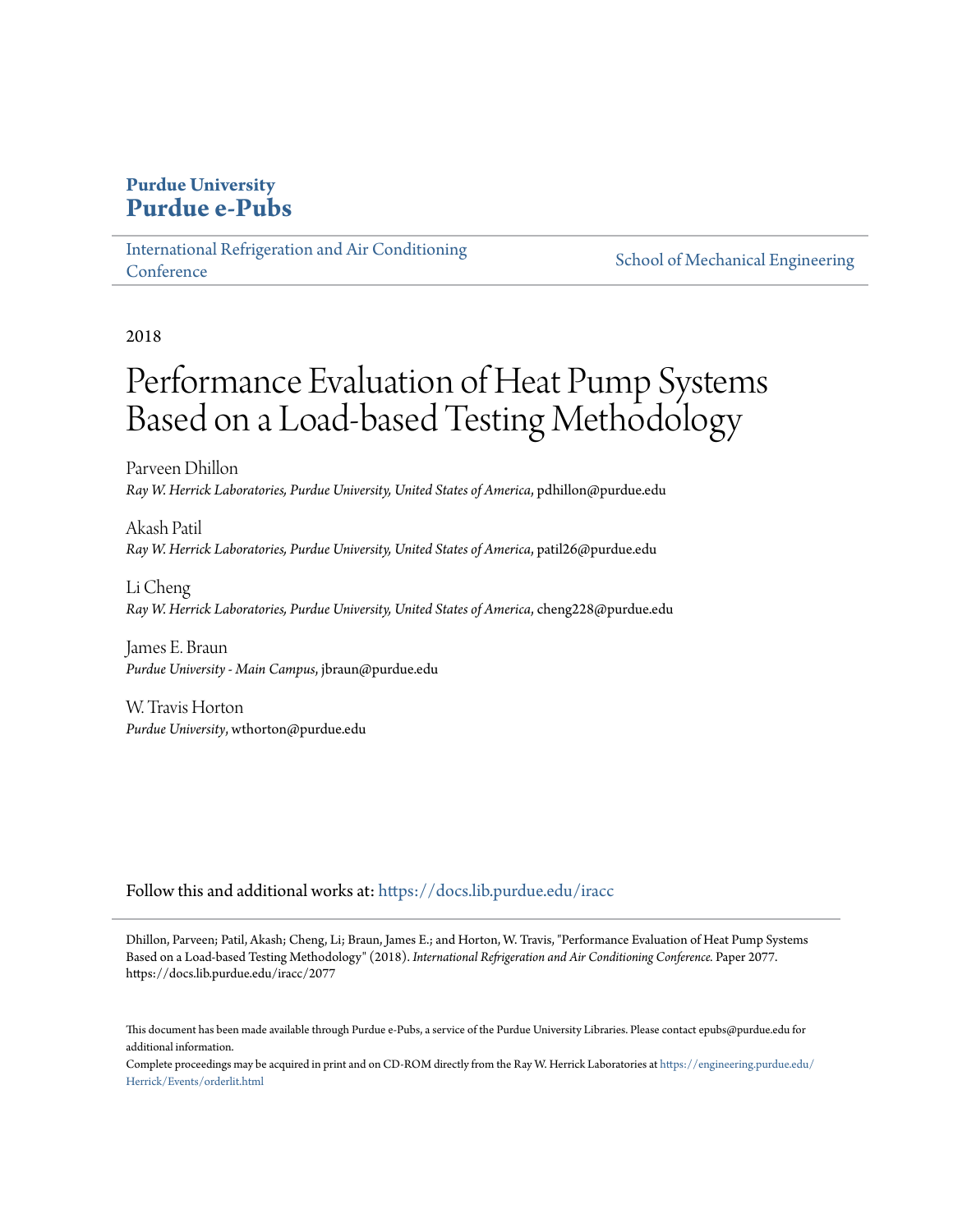## **Performance Evaluation of Heat Pump Systems Based on a Load-based Testing Methodology**

Parveen Dhillon\*, Akash Patil, Li Cheng, James E. Braun, W. Travis Horton

Ray W. Herrick Laboratories, Purdue University, West Lafayette, IN, USA E-mail: [pdhillon@purdue.edu](mailto:pdhillon@purdue.edu)

\* Corresponding Author

#### **ABSTRACT**

This paper presents results of testing variable-speed heat pumps using a new load-based testing methodology that is described in Hjortland and Braun (2018), and Patil *et al*. (2018). The testing methodology involves emulating the response of a building's sensible and latent loads to equipment controls by dynamically adjusting the temperature and humidity setpoints of the psychrometric chamber reconditioning system using a simple building model. The advantage of this approach over existing testing approaches specified in rating standards is that it considers the interaction of the integrated controls with the equipment. As a result, it better captures the full range of part-load operation and the benefits of improved controls. This paper presents performance results for application of the automated load-based testing methodology to different variable-speed residential heat pump systems. In order to assess the benefits of loadbased testing versus existing standards, tests were also conducted based on AHRI 210/240 and seasonal performance estimates are compared using data obtained with the two testing approaches.

## **1. INTRODUCTION**

In recent years, it has become crucial to increase the efficiency of HVAC systems. To achieve higher efficiency, there has been widespread development of heat pumps that incorporate variable-speed compressors and fans combined with improvements in associated controls. Current equipment performance rating standards do not appropriately characterize the part-load performance of variable-speed systems and to some extent also fail to reward systems with better controls, largely because of the steady nature of the existing testing procedure. To address this issue, current rating standards need to be upgraded with alternative performance rating standards which account for advancement in technology. Recently, Cremaschi and Perez (2017) performed an experimental feasibility study of a load-based testing methodology for light commercial unitary HVAC system. They conducted load-based tests on a rooftop unit (RTU) under a constant sensible and latent load for test conditions. However, in their methodology it is difficult to emulate the dynamic load of a typical building that would be served by the test equipment in a different test facility.

Presently, research work is being carried out with Canada Standard Association (CSA) to develop a new test standard (a revision to CSA C656) based on a load-based testing methodology for residential heat pump and air conditioning systems. This methodology uses a dynamic load-based test approach in which the indoor room is subjected to a simulated load, and the equipment is allowed to respond accordingly as it tries to maintain the desired indoor conditions, while outdoor room conditions are held constant. This allows the actual behavior of the equipment and controls to be measured in a test facility in a manner that is representative of the actual field performance.

In this paper, performance results for two residential variable-speed heat pumps are presented which were tested based on the load-based test methodology. To assess the benefits of load-based testing compared with existing standards, tests were also conducted based on AHRI 210/240 and seasonal performance estimates are compared using test data obtained with the two different testing approaches when using the same weather data.

## **2. OVERVIEW OF LOAD-BASED TESTING METHODOLOGY**

In the load-based testing methodology, the equipment responds to energy gains that are derived from a virtual building model and depend on ambient temperature and internal gains. The virtual building temperature and humidity response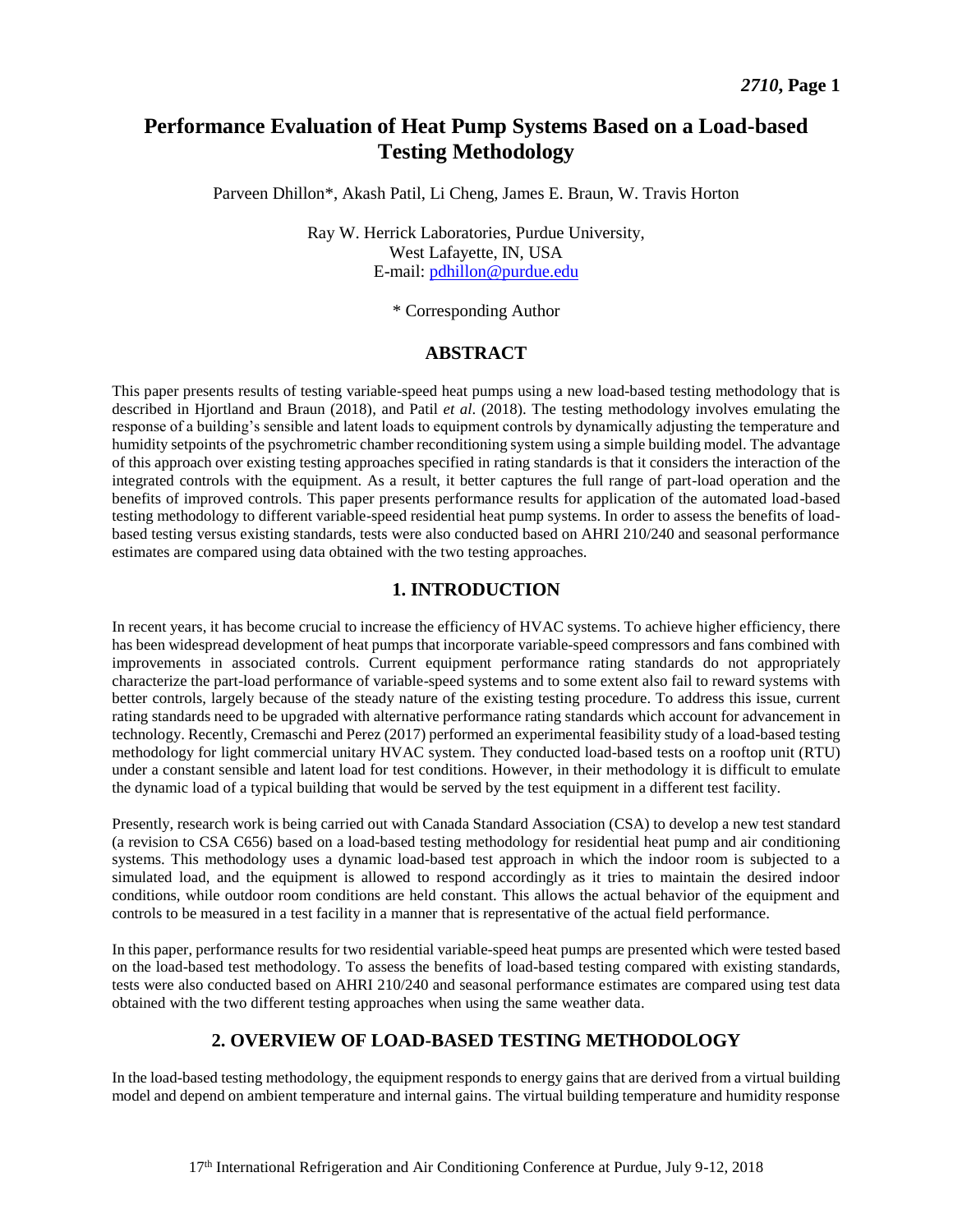are calculated based on simple thermal and moisture load models along with measurements of the test unit capacity. This information is used to update temperature and humidity setpoints of the indoor psychrometric chamber reconditioning system. The heat pump thermostat responds to the dynamic temperature variation to control the unit capacity in response to a deviation from its setpoint. For test conditions where the building load exceeds the equipment capacity, a full-load test is conducted. The methodology presented in this paper follows the draft CSA standard (2018), which is developed in Hjortland and Braun (2018). More details on the implemented CSA test methodology can be found in Patil *et al.* (2018). Virtual building load models are slightly different for the cooling and heating mode test procedures, which are discussed in the following subsections.

#### **2.1 Cooling Mode Load Model**

The sensible building load for cooling tests is defined as in Equation (1).

$$
BL(T_j) = \frac{1}{1.5} \times \dot{Q}_c(95) \times \left[ \frac{T_j - T_{bal}}{T_{OD} - T_{bal}} \right]
$$
 (1)

where  $\dot{Q}_c(95)$  is the total cooling capacity at the standard AHRI 210/240 A2 test condition (steady state test at ODB  $= 95^{\circ}$ F, IDB = 80°F, and IWB = 67°F),  $T_i$  is the outdoor room (ambient) temperature, and  $T_{OD}$  is the ambient design temperature (95°F for the humid cooling test and  $102^{\circ}$ F for the dry cooling test). *T*<sub>*bal,D*</sub> is the building design balance point temperature for cooling (67°F), and *Tbal* is the balance point temperature based on the current indoor room temperature  $(RAT(t))$  which is updated according to

$$
T_{bal} = T_{bal,D} + (RAT(t) - T_{ID})
$$
\n
$$
\tag{2}
$$

where  $T_{ID}$  is the indoor design temperature specified as the test unit thermostat setting (74 $\degree$ F for humid cooling test and 79°F for dry cooling test).

To simulate a dynamic virtual building, the indoor psychrometric room is controlled by its conditioning system based on the following updating equation, which is derived from a lumped capacitance assumption.

$$
RAT(t + \Delta t) = RAT(t) + \frac{\Delta t[BL - \dot{Q}_s]}{C}
$$
\n(3)

where *RAT* is the setpoint provided to the psychrometric room system controller, *BL* is the sensible building cooling requirement at a particular test condition defined in Equation (1),  $\dot{Q}_s$  is the net sensible cooling rate provided by the unit determined from air-side measurements,  $C$  is the simulated capacitance of the building, and  $\Delta t$  is the time interval for updating the psychrometric room controller setpoint.

Parallel to the sensible model above, a latent load model with a floating indoor room absolute humidity is used during the humid condition tests.

$$
w(t + \Delta t) = w(t) + \frac{\Delta t \left[ BL \left( \frac{1}{SHR_{building}} - 1 \right) - \dot{Q}_1 \right]}{h_{fg}C_w}
$$
(4)

where *w* is a humidity ratio setpoint to be maintained by the reconditioning system controller,  $\dot{Q}_l$  is the net latent cooling rate provided by the unit determined with air-side measurements,  $C_w$  is a simulated moisture capacitance associated with the mass of the indoor air,  $h_{fg}$  is the heat of vaporization of water,  $SHR_{building}$  is the fixed building sensible heat ratio (0.8 for humid condition tests and 1.0 for dry condition tests**).** [Table 1](#page-2-0) shows the test conditions for cooling mode load-based tests. The specifications for determining the values of C,  $C_w$  and  $\Delta t$  are described in Patil *et al.* (2018).

| Table 1: Cooling mode load-based test conditions |
|--------------------------------------------------|
|                                                  |

<span id="page-2-0"></span>

| <b>Test</b> |                   | <b>Humid Test Conditions</b> | <b>Dry Test Conditions</b> |                         |  |
|-------------|-------------------|------------------------------|----------------------------|-------------------------|--|
|             | ODB $(^{\circ}F)$ | Target $IDB(^{\circ}F)$      | ODB $(^{\circ}F)$          | Target $IDB(^{\circ}F)$ |  |
| A           | N/A               |                              | 113                        |                         |  |
| B           | 104               |                              | 104                        |                         |  |
|             | 95                | 74                           | 95                         | 79                      |  |
|             | 86                |                              | 86                         |                         |  |
| E           |                   |                              |                            |                         |  |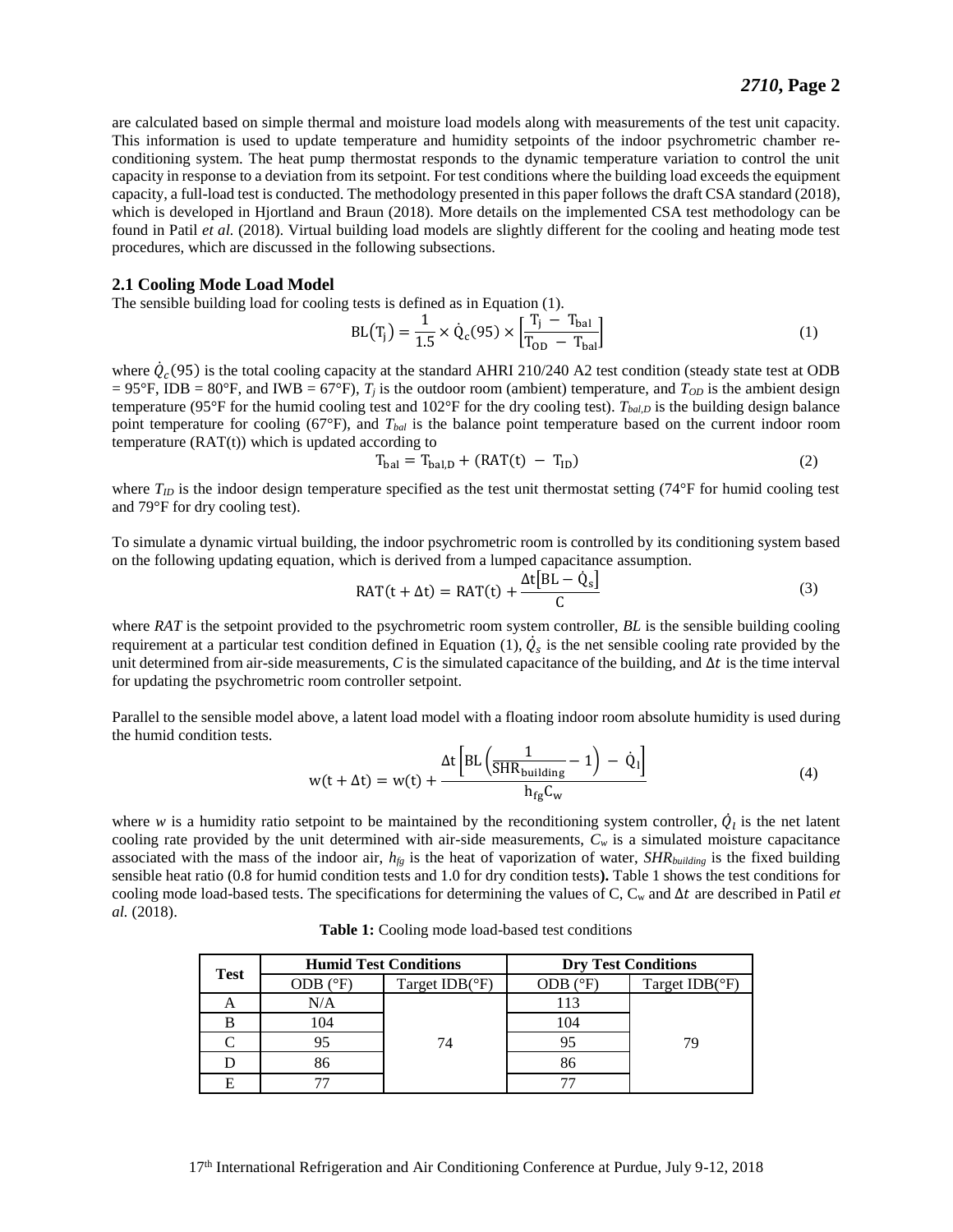#### **2.2 Heating Mode Load Model**

The sensible building load for heating tests is defined as in Equation (5).

$$
BL(T_j) = 1.15 \times \dot{Q}_c(95) \times \left[\frac{T_{bal} - T_j}{T_{z1} - T_{ref}}\right]
$$
 (5)

where  $T_i$  is the outdoor room (ambient) temperature,  $T_{i,j}$  is the design balance point temperature for heating (60°F),  $T_{ref}$  is an outdoor load reference temperature (5°F), and  $T_{bal}$  is the balance point temperature based on the current indoor temperature which is updated according to Equation (6).

$$
T_{\text{bal}} = T_{\text{zl}} + (\text{RAT}(t) - T_{\text{ID}}) \tag{6}
$$

where  $T_{ID}$  is the indoor design temperature specified as the test unit thermostat setting (70°F) and  $RAT(t)$  is the most recent indoor dry-bulb temperature setpoint for the indoor room reconditioning system which is updated based on Equation (7).

$$
RAT(t + \Delta t) = RAT(t) - \frac{\Delta t[BL(T_j) - \dot{Q}_s]}{C}
$$
\n(7)

<span id="page-3-0"></span>[Table 2](#page-3-0) shows the test conditions for heating mode load-based tests.

|             | <b>Standard Outdoor Conditions</b> |                   | <b>Marine Outdoor Conditions</b> |                   |                 |  |
|-------------|------------------------------------|-------------------|----------------------------------|-------------------|-----------------|--|
| <b>Test</b> | ODB $(^{\circ}F)$                  | OWB $(^{\circ}F)$ | ODB $(^{\circ}F)$                | OWB $(^{\circ}F)$ | Target IDB (°F) |  |
|             | $-15$                              | $-15$             |                                  |                   |                 |  |
|             | $-5$                               | -6                | N/A                              |                   |                 |  |
|             |                                    |                   |                                  |                   |                 |  |
|             |                                    | 15                |                                  | 16                | 70              |  |
|             | 34                                 | 32                | 34                               | 33                |                 |  |
|             | 47                                 | 41                | 47                               | 45                |                 |  |
|             | 54                                 | 45                | 54                               | ΛQ                |                 |  |

**Table 2:** Heating mode load-based test conditions

## **3. EXPERIMENTAL SETUP AND PROCEDURE**

#### **3.1 Experimental Test Setup**

The load-based testing was implemented using two adjoining psychrometric chambers. Figure 1 shows the schematic of the testing facility used at Herrick Laboratories. The schematic also shows the installation of a split system. Airside properties such as temperature, humidity and static pressure at the inlet and outlet of the indoor unit were measured using thermocouple grids, a dew point monitor, and static pressure sensor respectively. The volumetric flow rate of air was measured using a hot wire anemometer for capacity calculation using air enthalpy method.



**Figure 1:** Psychrometric chamber equipment layout used to test split-type variable-speed heat pump systems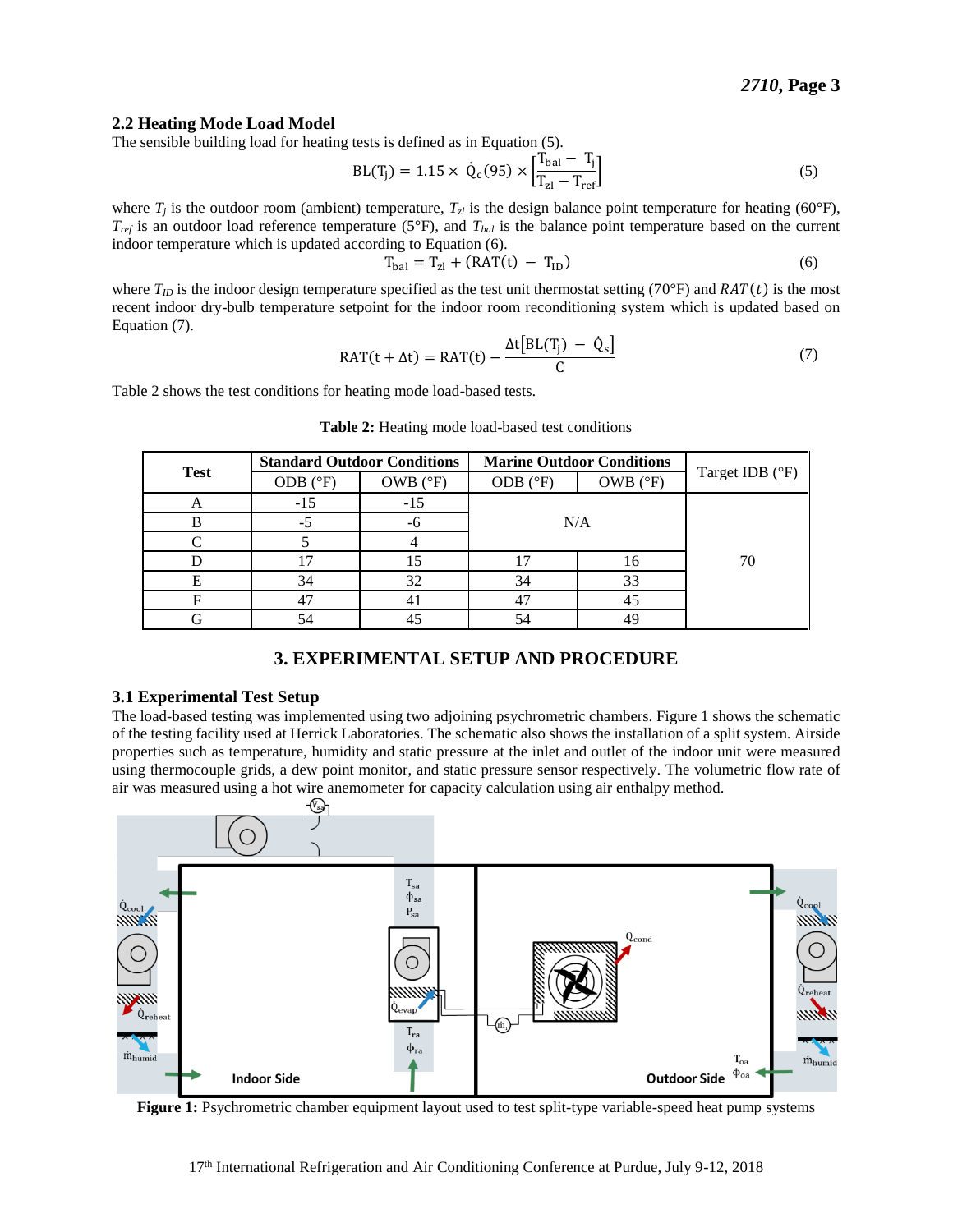For measuring the mass flow rate of refrigerant, a Coriolis-effect based mass flow meter was installed in the liquid line. Immersion pressure and temperature sensors were installed to measure the refrigerant side properties at different state points of the cycle. Figure 2 shows a schematic of the heat pump system along with locations of measurement points for the air and refrigerant.



**Figure 2:** Schematic of split-type heat pump system showing the location of air and refrigerant side measurements

#### **3.2 Test Procedure**

Performance of two residential variable-speed heat pump systems, a 1.5-ton mini-split ducted system (Heat Pump 1) and, a 2-ton ducted system (Heat Pump 2), were evaluated based on the load-based testing methodology in both cooling and heating mode. The indoor room temperature and humidity setpoints were updated using the virtual building model as described in section 2 and outdoor room conditions were kept constant as per the test conditions defined i[n Table 1](#page-2-0) and [Table 2.](#page-3-0) For test conditions where the building load exceeded the unit maximum capacity, full load tests were performed by maintaining the indoor and outdoor side at constant test conditions and making the unit run at full capacity by resetting the thermostat setpoint (low value for cooling, high value for heating). Performance of both these heat pump systems was also evaluated at steady-state test conditions as per AHRI 210/240-2008 for comparing the seasonal performance of load-based test methodology with the current ratings procedure.

## **4. LOAD-BASED TEST RESULTS**

#### **4.1 Cooling Mode Tests**

For cooling mode load-based tests, an automated testing methodology was implemented in which test conditions are transitioned to the next test point in the sequence when the performance of the unit converges. First, the steady-state high-temperature cooling mode test ( $A<sub>2</sub>$  test) was performed to calculate the load line using Equation (1). Based on the load-line, dry coil and humid coil cooling mode load-based tests were performed on heat pump 1 (HP1) and heat pump 2 (HP2).

**Table 3:** Cooling mode steady-state high-temperature  $A_2$  test results

| System      | $Q_c(95)$ [W] | <b>SHR</b> [-] |
|-------------|---------------|----------------|
| Heat Pump 1 | 4281          | 0.68           |
| Heat Pump 2 | 10243         | 0.67           |

[Figure 3](#page-5-0) shows the automated dry coil cooling load-based test results for HP1. The outdoor temperature was varied according to the 5 dry coil test conditions of [Table 1.](#page-2-0) The test unit thermostat was set at 79°F for this dry climate test, while the indoor psychrometric chamber setpoint changed in response to the virtual building model based on Equations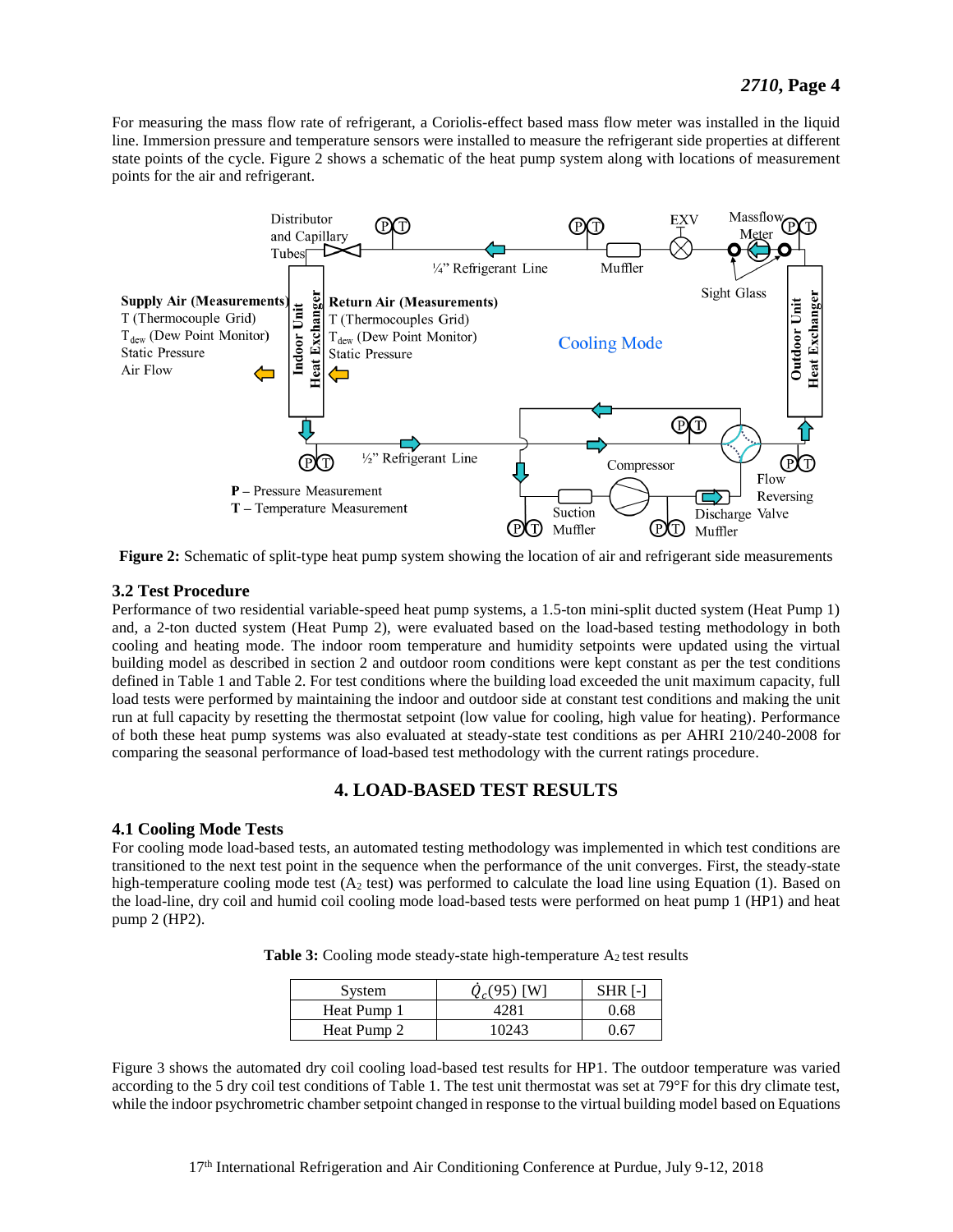(1)-(4). The indoor temperature varies based on the difference between the unit capacity and building load. At a low outdoor temperature of 77°F when building load was lower than minimum unit capacity, HP1 cycled on and off. As outdoor temperature increased to 86°F and 95°F i.e. medium building load conditions, HP1 behaved as a variablespeed system and tried to match the building load with unit capacity. At 86°F and 95°F, HP1 had sufficient capacity to meet the load, but its thermostat failed to bring the room temperature to the setpoint. HP1 did not have sufficient cooling capacity at 104°F and 113°F outdoor temperature test conditions and the room temperature converged to a value more than 2°F above the set point of 79°F. In this case, full load tests were performed for test conditions A and B of [Table 1.](#page-2-0) A similar unit behavior can be observed from HP2 test results in [Figure 4.](#page-5-1) HP2 cycled on and off at outdoor temperature of 77°F and 86°F, behaved as variable-speed system at 95°F and 104°F, and ran out of capacity at 113°F outdoor temperature. The difference in variations of indoor temperature of HP1 and HP2 was observed due to the difference in thermostat dynamics and control design of two units. [Table 4](#page-5-2) summarizes the behavior and performance results for dry coil cooling load-based tests of HP1 and HP2.





<span id="page-5-0"></span>



| Table 4: Dry Coil Cooling Load-based Test Behavior and Performance results of HP1 and HP2 |  |
|-------------------------------------------------------------------------------------------|--|
|-------------------------------------------------------------------------------------------|--|

<span id="page-5-2"></span><span id="page-5-1"></span>

| <b>Outdoor Temperature</b> | $77^{\circ}$ F | $86^{\circ}F$  | $95^{\circ}$ F | $104^{\circ}$ F | $113^{\circ}F$ |
|----------------------------|----------------|----------------|----------------|-----------------|----------------|
|                            | Cycling        | Variable-speed | Variable-speed | Insufficient    | Insufficient   |
| <b>Heat Pump 1</b>         |                | mode           | mode           | capacity        | capacity       |
| COP                        | 4.84           | 4.24           | 2.52           | 1.91            | 1.62           |
|                            |                |                | Variable-speed | Variable-speed  | Insufficient   |
| <b>Heat Pump 2</b>         | Cycling        | Cycling        | mode           | mode            | capacity       |
| COP                        | 6.75           | 6.28           | 4.97           | 4.02            | 3.36           |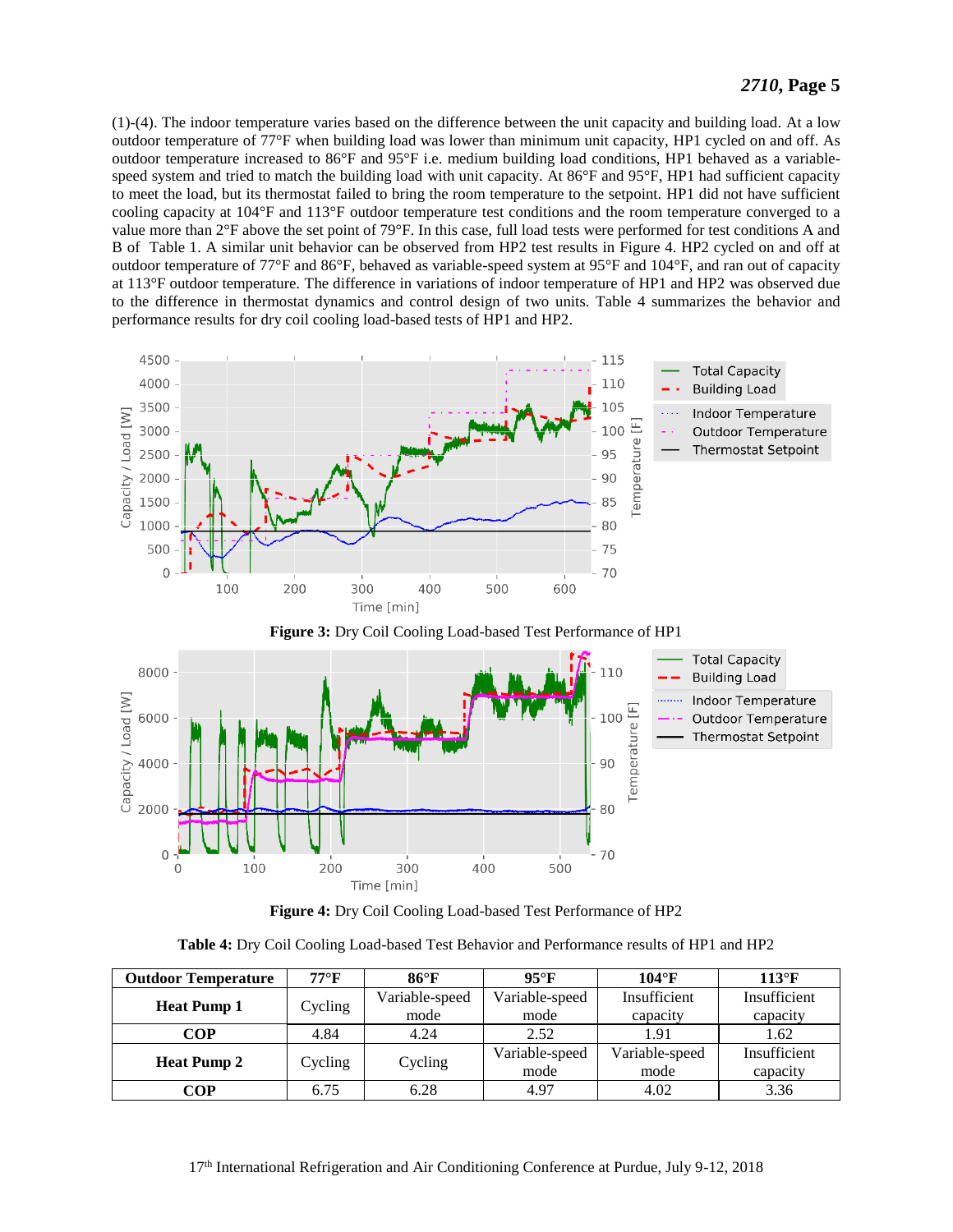A similar unit behavior to dry coil test was observed for HP1 and HP2 in humid coil cooling load-based tests. Outdoor temperature was varied according to the 4 test conditions of [Table 1.](#page-2-0) [Table 5](#page-6-0) summarizes the HP1 and HP2 behavior and performance results for the humid coil cooling load-based tests. In the humid coil tests, the units were subjected to both sensible and latent building loads. HP1 cycled on and off at a low building load outdoor temperature of 77°F and 86°F but ran out of capacity at 95°F and 104°F outdoor temperature test conditions. HP2 cycled on and off at 77°F outdoor temperature, behaved as a variable-speed unit at 86°F and 95°F and ran out of capacity at 104°F outdoor temperature.

<span id="page-6-0"></span>

| <b>Outdoor</b><br><b>Temperature</b> | $77^{\circ}$ F | $86^{\circ}$ F      | $95^{\circ}$ F        | $104^{\circ}$ F       |
|--------------------------------------|----------------|---------------------|-----------------------|-----------------------|
| <b>Heat Pump 1</b>                   | Cycling        | Cycling             | Insufficient capacity | Insufficient capacity |
| <b>COP</b>                           | 6.69           | 3.89                | 2.74                  | 2.15                  |
| <b>Heat Pump 2</b>                   | Cycling        | Variable-speed mode | Variable-speed mode   | Insufficient capacity |
| COP                                  | 6.87           | 6.50                | 5.25                  | 4.20                  |

**Table 5:** Humid coil cooling load-based test behavior and performance results of HP1 and HP2

[Table 4](#page-5-2) an[d Table 5](#page-6-0) show that at the same outdoor temperature conditions, HP1 and HP2 system performance (COP) improved for humid-coil tests compared to dry-coil tests. The additional mode of latent heat transfer on the indoor unit coil in the humid coil tests leads to somewhat higher evaporating temperatures and better performance. In dry coil and humid coil tests, as the building load (outdoor temperature) increased, the system COP for both HP1 and HP2 decreased.

#### **4.2 Heating Mode Tests**

Heating mode load-based tests were performed on HP1 and HP2 for both standard and marine outdoor test conditions. The outdoor temperature was varied based on the test conditions of [Table 2.](#page-3-0) The unit thermostat was set at 70°F and the indoor temperature floated in response to the heating mode virtual building model of Equations (5)-(7).

In the standard outdoor conditions heating load-based tests at outdoor temperatures of 54°F and 47°F, the unit minimum heating capacity was higher than that of the building load and both HP1 and HP2 cycled on and off. At the medium ambient temperature condition (34°F) both systems exhibited both defrost and on/off cycles as shown in [Figure 5.](#page-6-1)



<span id="page-6-1"></span>**Figure 5:** Heating load-based test performance and temperature variation at 34°F standard outdoor condition of HP1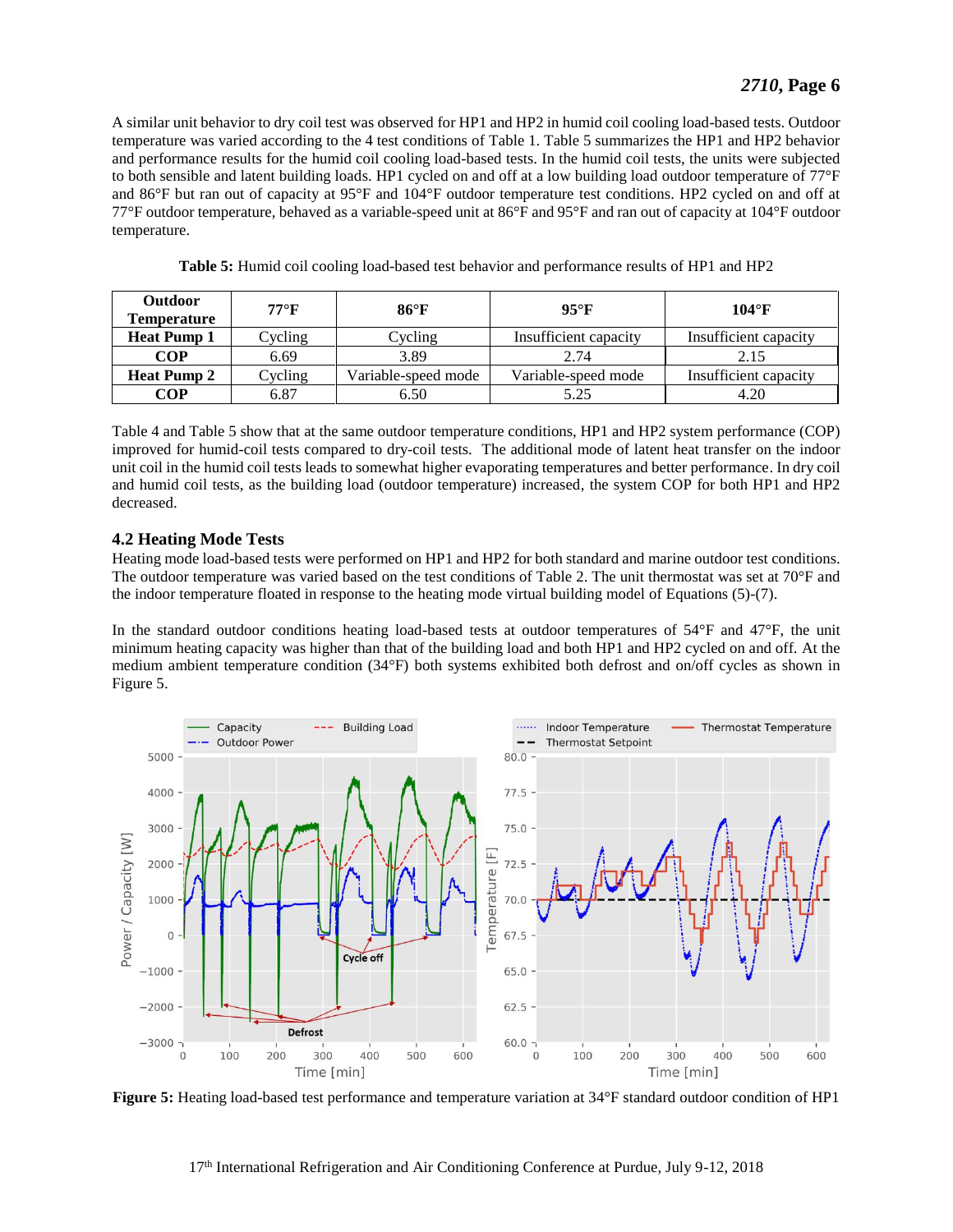At lower ambient temperatures (17°F and below), HP1 was not able to maintain the indoor side temperature above the thermostat setpoint limit and therefore full-load tests were conducted at these temperature conditions. At the 17°F outdoor condition, HP2 was able to maintain the indoor temperature within the thermostat setpoint limit and ran in a variable-speed mode with periodic defrost cycles. HP2 failed to match the building load with the unit capacity at low outdoor temperatures (5°F and below) and the indoor side temperature drifted to values less than 2°F below the thermostat setpoint. At these conditions, full load tests were performed on HP2. The heating load-based test behavior and performance of HP1 and HP2 at the standard outdoor conditions are summarized in [Table 6.](#page-7-0) It is interesting to note that over the entire range of the test conditions, the only variable-speed operation occurred for HP2 at the ambient temperature of 17°F.

| <b>Outdoor Drybulb</b> [°F] |            | 54                                           | 47                | 34      | 17                         |           | $-5$      | $-15$     |
|-----------------------------|------------|----------------------------------------------|-------------------|---------|----------------------------|-----------|-----------|-----------|
| <b>Outdoor Wetbulb [°F]</b> |            | 45                                           | 41                | 32      | 15                         |           | -6        | $-15$     |
| <b>Heat</b><br>Pump 1       | Unit       | Cycling                                      | Cycling<br>on/off | Cycling | Full-load<br>test, defrost | Full-load | Full-load | Full-load |
|                             | Behavior   | on/off                                       |                   | on/off, |                            | test.     | test.     | test.     |
|                             |            |                                              |                   | defrost |                            | defrost   | defrost   | defrost   |
|                             | <b>COP</b> | 3.18                                         | 3.06              | 2.63    | 1.62                       | 1.43      | 1.52      | 0.67      |
|                             |            | Unit<br>Cycling<br>on/off<br><b>Behavior</b> | Cycling<br>on/off | Cycling | Variable-                  | Full-load | Full-load | Full-load |
| Heat<br>Pump 2              |            |                                              |                   | on/off, | speed mode,                | test.     | test.     | test.     |
|                             |            |                                              |                   | defrost | defrost                    | defrost   | defrost   | defrost   |
|                             | <b>COP</b> | 6.21                                         | 6.2               | 5.14    | 3.43                       | 2.51      | 1.78      | 0.3       |

<span id="page-7-0"></span>**Table 6:** Heating load-based test behavior and performance results of HP1 and HP2 at standard outdoor conditions

In heating load-based tests at marine outdoor conditions, a similar pattern to the standard outdoor conditions in HP1 and HP2 performance behavior was observed which is summarized in [Table 7.](#page-7-1) Both HP1 and HP2 cycled on and off at a high outdoor temperature (54°F and 47°F), and as outdoor temperature decreased to 34°F, both systems started to utilize defrost operation and also cycled on/off. At a low ambient temperature of 17°F, both systems failed to maintain the indoor side temperature within thermostat setpoint limit and the full-load test was performed at this condition. Over the entire range of conditions considered, there was no variable-speed operation.

<span id="page-7-1"></span>**Table 7:** Heating load-based test behavior and performance results of HP1 and HP2 at marine outdoor conditions

| <b>Outdoor Drybulb</b> [°F] |                         | 54                | 47                | 34                         | 17                         |
|-----------------------------|-------------------------|-------------------|-------------------|----------------------------|----------------------------|
| <b>Outdoor Wetbulb [°F]</b> |                         | 49                | 45                | 33                         | 16                         |
| <b>Heat</b><br>Pump 1       | Unit<br><b>Behavior</b> | Cycling<br>on/off | Cycling<br>on/off | Cycling<br>on/off, defrost | Full-load test,<br>defrost |
|                             | <b>COP</b>              | 3.00              | 2.89              | 2.27                       | 1.60                       |
| <b>Heat</b>                 | Unit<br><b>Behavior</b> | Cycling<br>on/off | Cycling<br>on/off | Cycling<br>on/off, defrost | Full-load test,<br>defrost |
| Pump 2                      | <b>COP</b>              | 5.49              | 5.76              | 4.82                       | 3.02                       |

Comparing the results in [Table 6](#page-7-0) and [Table 7](#page-7-1) the higher outdoor humidity for the marine outdoor condition tests led to lower COP for both systems at the same outdoor dry-bulb temperature. COP decreased significantly with decreasing outdoor temperature for both units and sets of test conditions.

## **5. COMPARISON WITH STEADY-STATE TESTS**

For assessing the benefits of the load-based testing methodology, steady-state tests were performed on HP1 and HP2 based on AHRI 210/240-2008. A comparison of the seasonal performance estimates based on load-based tests and steady-state tests is presented in this section.

## **5.1 Steady-state Test Results**

For steady-state tests, indoor and outdoor room conditions were set based on the AHRI 210/240 test conditions. HP1 was run at the different AHRI test conditions with the compressor and indoor fan speed set according to the test requirements by overwriting the unit control settings using an interface tool from the manufacturer. Since an interface tool was not available for HP2, the unit was run at different constant capacities using the service mode. In cooling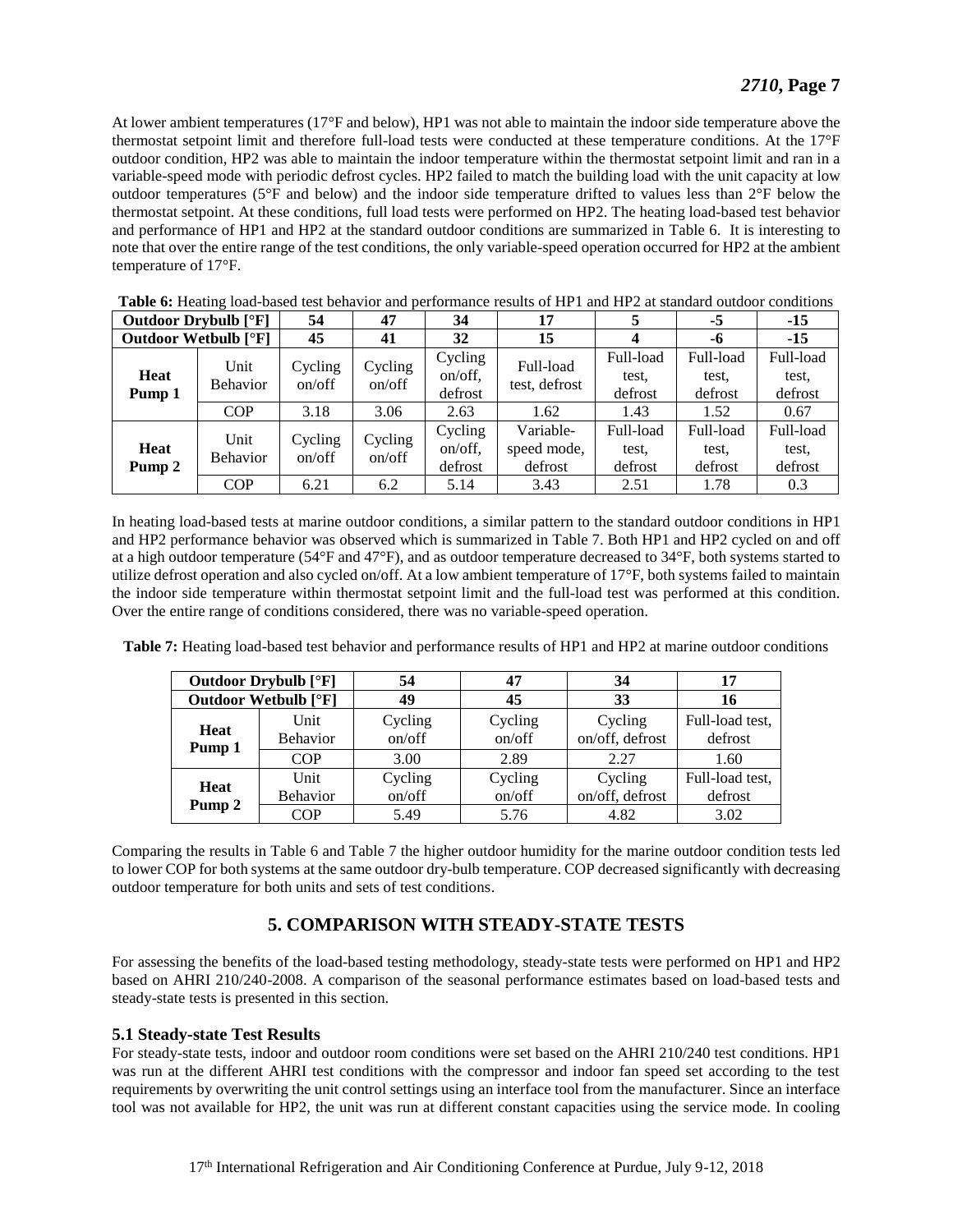mode, the unit was run at a minimum capacity of 63% and intermediate capacity of 75% compared to maximum capacity. In heating mode, the unit was run at minimum capacity 57% and intermediate capacity 70% of maximum capacity. Even though the steady-state tests on HP2 were not conducted exactly as per the AHRI test procedure unit settings, the test results are still useful for comparison between unit steady-state and load-based test performance. As the main motivation was to compare the two test methodologies based on the difference in test conditions and unit operation mode in the unit performance measurement tests, no other test setup modifications were done compared to the load-based tests such as changes to the indoor side external static pressure and so on. [Table 8](#page-8-0) and [Table 9](#page-8-1) show the steady-state test results of HP1 and HP2 based on AHRI-210/240 for cooling and heating mode, respectively.

<span id="page-8-0"></span>

|           | <b>Heat Pump 1</b> |          |          |            | <b>Heat Pump 2</b> |          |          |            |
|-----------|--------------------|----------|----------|------------|--------------------|----------|----------|------------|
| Test      | Total              | Sensible | Total    |            | Total              | Sensible | Total    |            |
|           | Power              | Capacity | Capacity | <b>COP</b> | Power              | Capacity | Capacity | <b>COP</b> |
|           | ٢W١                | Wl       | W        |            | [W]                | Wl       | [W]      |            |
| A2        | 1624               | 2986     | 4601     | 2.83       | 1655               | 7008     | 9021     | 5.45       |
| <b>B2</b> | 1367               | 3070     | 4764     | 3.48       | 1424               | 7449     | 9618     | 6.76       |
| EV        | 483                | 1864     | 2648     | 5.48       | 986                | 5248     | 7233     | 7.33       |
| B1        | 200                | 1262     | 1477     | 7.4        | 718                | 4445     | 5706     | 7.95       |
| F1        | 149                | 1346     | 1701     | 11.42      | 544                | 4979     | 6383     | 11.73      |

|  |  | Table 8: Steady-state cooling tests results of HP1 and HP2 based on AHRI 210/240 |
|--|--|----------------------------------------------------------------------------------|
|  |  |                                                                                  |

**Table 9:** Steady-state heating tests results of HP1 and HP2 based on AHRI 210/240

<span id="page-8-1"></span>

|                                    |                    | <b>Heat Pump 1</b> |            | <b>Heat Pump 2</b> |              |            |  |
|------------------------------------|--------------------|--------------------|------------|--------------------|--------------|------------|--|
| <b>Test Description</b>            | <b>Total Power</b> | Total              | <b>COP</b> | Total              | Total        | <b>COP</b> |  |
|                                    | [W]                | Capacity [W]       |            | Power [W]          | Capacity [W] |            |  |
| H01 (required, steady)             | 247                | 1510               | 6.11       | 1591               | 12847        | 8.08       |  |
| H <sub>12</sub> (required, steady) | 1381               | 4768               | 3.45       | 2602               | 14011        | 5.38       |  |
| H11 (required, steady)             | 255                | 1162               | 4.57       | 1428               | 9550         | 6.69       |  |
| H1N (optional, steady)             | 1374               | 4767               | 3.47       |                    |              |            |  |
| H <sub>22</sub> (optional)         | 1755               | 4294               | 2.45       | N/A                |              |            |  |
| H <sub>2</sub> V (required)        | 875                | 3166               | 3.62       | 1882               | 10917        | 5.8        |  |
| H <sub>32</sub> (required, steady) | 2195               | 3758               | 1.71       | 3059               | 12536        | 4.1        |  |

## **5.2 Seasonal Performance Comparison**

The seasonal coefficient of performance (SCOP) of the two heat pumps was calculated and compared based on both the AHRI 210/240-2008 standard using steady-state test results and the CSA standard draft using load-based test results. These two standards define different cooling season and heating season temperature bin fractions. So, to mitigate the effect of different temperature bins in the performance comparisons, the seasonal performance based on both standards was calculated using the temperature bins of AHRI 210/240 as well as CSA standard draft.

<span id="page-8-2"></span>

| Table 10: Load-based and Steady-state tests cooling seasonal performance (SCOP <sub>c</sub> ) comparison of HP1 and HP2 |  |  |
|-------------------------------------------------------------------------------------------------------------------------|--|--|
|                                                                                                                         |  |  |

|                          |                     | <b>Climate Zones (Temperature Bins)</b> |          |          |          |          |          |         |             |
|--------------------------|---------------------|-----------------------------------------|----------|----------|----------|----------|----------|---------|-------------|
|                          | <b>Test Method</b>  | <b>CSA Standard Draft</b>               |          |          |          |          |          |         | <b>AHRI</b> |
|                          |                     | Very                                    | Cold/    | Cold/    | Marine   | Mixed    | Hot/     | Hot/Dry | <b>AHRI</b> |
|                          |                     | Cold                                    | Dry      | Humid    |          |          | Humid    |         |             |
|                          | <b>Steady-State</b> | 5.56                                    | 4.56     | 5.48     | 4.32     | 5.32     | 5.64     | 3.97    | 5.75        |
| $\overline{\phantom{0}}$ | <b>Load-based</b>   | 4.34                                    | 3.43     | 4.29     | 3.22     | 4.19     | 4.43     | 2.99    | 4.44        |
| 臣                        | $\%$ (Steady –      | 28.3%                                   | 32.9%    | $27.7\%$ | 34.0%    | 26.9%    | 27.3%    | 32.9%   | 29.4%       |
|                          | Load-based)         |                                         |          |          |          |          |          |         |             |
|                          | <b>Steady-State</b> | 7.38                                    | 6.87     | 7.33     | 6.68     | 7.25     | 7.37     | 6.40    | 7.43        |
| $\sim$<br>臣              | <b>Load-based</b>   | 6.35                                    | 5.72     | 6.31     | 5.54     | 6.25     | 6.37     | 5.31    | 6.35        |
|                          | $\%$ (Steady –      | $16.3\%$                                | $20.0\%$ | $16.2\%$ | $20.5\%$ | $16.0\%$ | $15.6\%$ | 20.6%   | $16.9\%$    |
|                          | Load-based)         |                                         |          |          |          |          |          |         |             |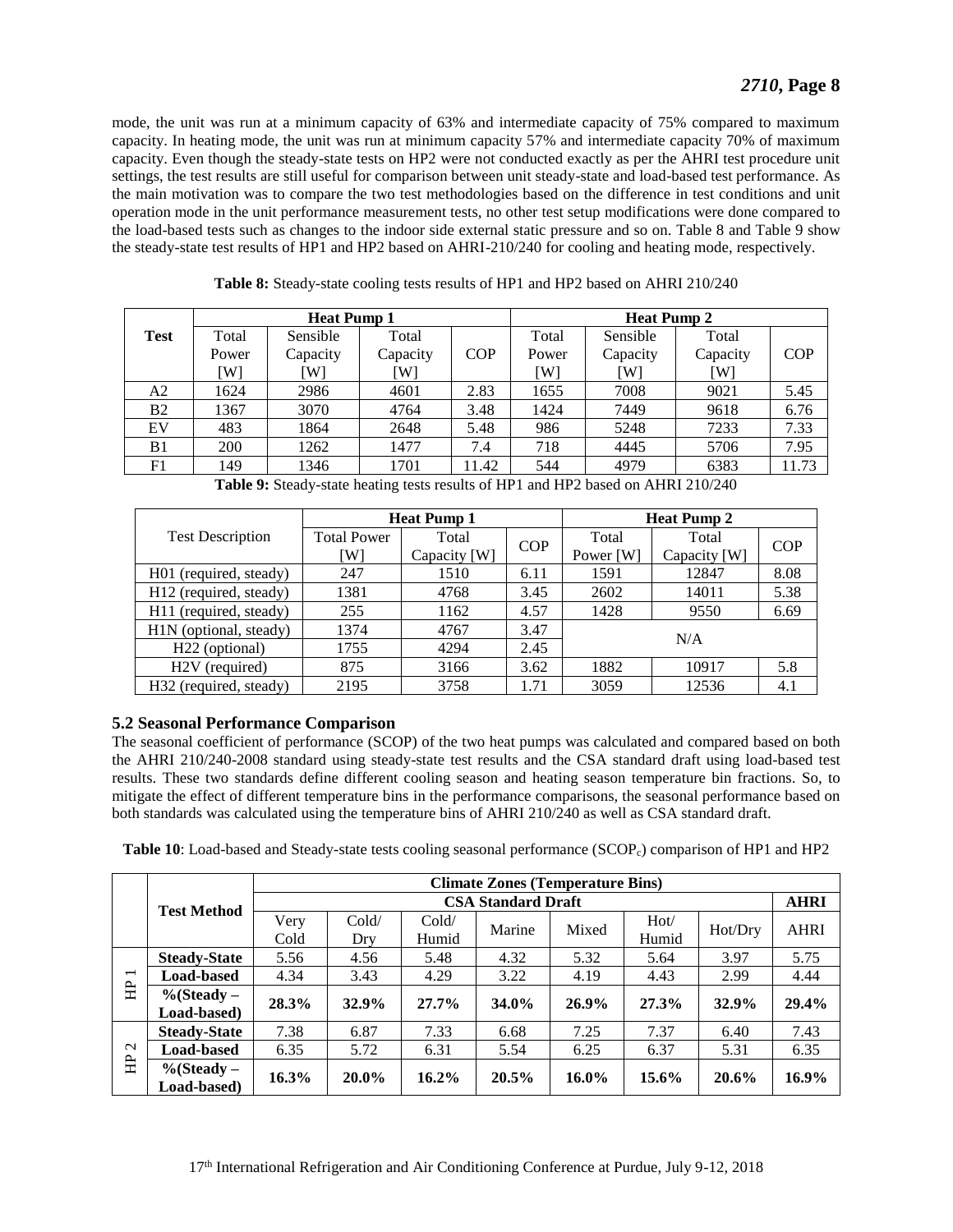In [Table 10,](#page-8-2) [Table](#page-9-0) 11 and [Table](#page-9-1) 12, the columns under the "CSA standard Draft" used the CSA standard draft temperature bins data for different climate zones, whereas the columns under "AHRI" used the AHRI-210/240 temperature bins data. The rows corresponding to "Steady-State" show the SCOP results based on AHRI-210/240 using steady-state test results, whereas the rows "Load-Based" show the SCOP results based on the CSA standard draft using load-based test results. The rows "%(Steady - Load-based)" show the percentage differences in SCOP estimates based on steady-state testing compared to load-based testing.

[Table 10](#page-8-2) shows the cooling seasonal performance (SCOP<sub>c</sub>) comparisons for HP1 and HP2. The steady-state test method estimates a higher SCOP<sub>C</sub> compared to the load-based test method with a difference varying from 26.9% to 34% for HP1 and 15.6% to 20.6% for HP2 depending on climate zone. The differences in SCOP<sub>C</sub> for HP2 were smaller than the differences for HP1, which may be due to fact that unit control settings for steady-state testing of HP2 did not follow the exact AHRI standard required unit settings. [Table 11](#page-9-0) and [Table 12](#page-9-1) show the comparisons of heating seasonal performance (SCOP<sub>h</sub>) of HP1 and HP2 for the AHRI and CSA standard draft climate zones, respectively. For HP1, the steady-state test method estimates a higher SCOP<sub>h</sub> compared to the load-based test method for all different climate zones with differences varying from 35.3% to 64.2%. For HP2, the steady-state test method estimates significantly higher  $SCOP<sub>h</sub>$  than the load-based test method in cold climates with the differences decreasing in the warmer climates. The differences in SCOP<sub>h</sub> estimates for HP2 are very sensitive to the choice of climate zone, varying from -5% to 80.2%. For AHRI climate zone 1 (Florida region), the estimates of SCOP<sub>h</sub> of HP2 for the load-based test methodology were 5% higher than steady-state test method.

<span id="page-9-0"></span>

| Table 11: Load-based and Steady-state tests heating seasonal performance (SCOP <sub>h</sub> ) comparison of HP1 and HP2 |
|-------------------------------------------------------------------------------------------------------------------------|
| based on AHRI climate zone temperature bins                                                                             |

|     |                        | <b>Climate Zones (Temperature Bins)</b> |                                    |                                      |                                      |                     |                |  |  |
|-----|------------------------|-----------------------------------------|------------------------------------|--------------------------------------|--------------------------------------|---------------------|----------------|--|--|
|     |                        | AHRI 210/240-2008                       |                                    |                                      |                                      |                     |                |  |  |
|     | <b>Test Method</b>     | (Hot-<br>Humid)                         | $\mathbf{I}$<br>$(Hot -$<br>Humid) | Ш<br>$(Hot-Dry)$<br>Mixed-<br>Humid) | IV<br>(Cold-<br>Humid /<br>Cold-Dry) | V<br>(Very<br>Cold) | VI<br>(Marine) |  |  |
| ΗĒ  | <b>Steady-State</b>    | 4.52                                    | 4.13                               | 3.75                                 | 3.16                                 | 2.52                | 4.33           |  |  |
|     | <b>Load-based</b>      | 2.92                                    | 2.74                               | 2.53                                 | 2.13                                 | 1.74                | 2.64           |  |  |
|     | %(Steady - Load-based) | 54.5%                                   | 50.5%                              | 48.3%                                | 48.6%                                | 44.6%               | 64.1%          |  |  |
| EGH | <b>Steady-State</b>    | 5.53                                    | 5.45                               | 5.43                                 | 5.36                                 | 4.83                | 5.56           |  |  |
|     | <b>Load-based</b>      | 5.82                                    | 5.47                               | 4.97                                 | 3.96                                 | 2.74                | 5.30           |  |  |
|     | %(Steady - Load-based) | $-5.0\%$                                | $-0.3\%$                           | $9.2\%$                              | $35.2\%$                             | 76.7%               | $4.9\%$        |  |  |

<span id="page-9-1"></span>**Table 12:** Load-based and Steady-state tests heating seasonal performance (SCOPh) comparison of HP1 and HP2 based on CSA standard draft climate zone temperature bins

|     |                     | <b>Climate Zones (Temperature Bins)</b> |          |       |       |        |       |         |          |  |
|-----|---------------------|-----------------------------------------|----------|-------|-------|--------|-------|---------|----------|--|
|     | <b>Test Method</b>  | <b>CSA Standard Draft</b>               |          |       |       |        |       |         |          |  |
|     |                     | Subarctic                               | Very     | Cold/ | Cold/ | Marine | Mixed | Hot/    | Hot/Dry  |  |
|     |                     |                                         | Cold     | Dry   | Humid |        |       | Humid   |          |  |
|     | <b>Steady-State</b> | 1.95                                    | 2.46     | 3.02  | 2.73  | 4.20   | 3.32  | 4.00    | 3.83     |  |
| Ξ   | <b>Load-based</b>   | 1.44                                    | 1.76     | 2.09  | 1.91  | 2.56   | 2.31  | 2.67    | 2.57     |  |
|     | $\%$ (Steady -      | $35.3\%$                                | $39.7\%$ | 44.3% | 42.9% | 64.2%  | 43.5% | 49.7%   | $49.2\%$ |  |
|     | Load-based)         |                                         |          |       |       |        |       |         |          |  |
|     | <b>Steady-State</b> | 3.32                                    | 4.36     | 5.07  | 4.95  | 5.47   | 5.38  | 5.35    | 5.36     |  |
| HP2 | <b>Load-based</b>   | 1.84                                    | 2.69     | 3.76  | 3.23  | 5.17   | 4.48  | 5.33    | 5.08     |  |
|     | $%$ (Steady -       | 80.2%                                   | 62.0%    | 34.9% | 53.0% | 5.8%   | 19.9% | $0.3\%$ | $5.6\%$  |  |
|     | Load-based)         |                                         |          |       |       |        |       |         |          |  |

Since the same weather data was utilized for the comparisons, the differences in seasonal performance associated with the steady-state and load-based testing approaches were due to the differences in unit performance measurements and the building load lines. In cooling mode, the steady-state testing (humid coil tests) indoor temperature setpoint was